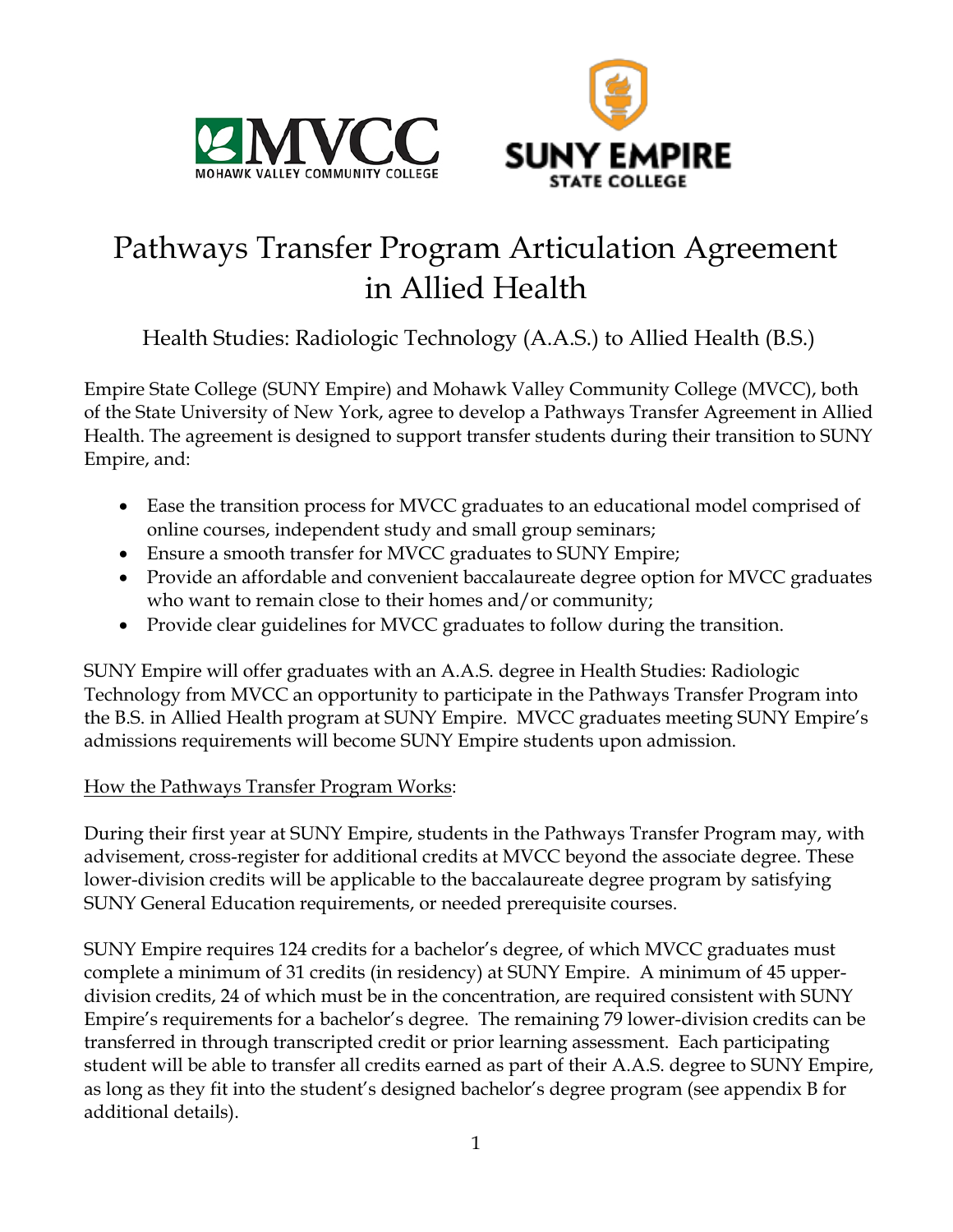Additional sources of advanced standing credits may include:

- Individualized Prior Learning Assessment (iPLA)
- Transcript credit from a regionally accredited college or university
- Standardized exams, such as CLEP or other exams
- Military credit evaluated by the American Council on Education (ACE)
- Licenses or training evaluated by SUNY Empire

## Combined Bachelor's and MBA Degree Program Option

Students transferring to SUNY Empire who are also interested in pursuing a Master of Business Administration (MBA) in Healthcare Leadership degree have the option of applying for a combined B.S. in Allied Health / MBA program<sup>1</sup>. This option provides an accelerated path and reduced educational costs to completing both degrees.

Students who are enrolled in the combined degree program will incorporate 4 courses of graduate coursework into their undergraduate degree plan. These four courses are:

- HCLM 6005 Mastering Leadership in Healthcare Organizations (3 credits)
- HCLM 6010 Analysis of Healthcare Markets and Health Policy (3 credits)
- HCLM 6015 Health Information Management and Informatics (3 credits)
- HCLM elective (3 credits)

Interested students should notify their primary undergraduate mentor during their first term of enrollment at SUNY Empire. Further, to be considered for admission into a combined degree program, students must meet the following criteria:

- Completed at least 1 undergraduate semester at SUNY Empire State College
- Have successfully completed at least 60-credits of undergraduate coursework, including the prerequisite courses in statistics (3 credits), macroeconomics (3 credits), microeconomics (3 credits), and accounting (3 credits).
- Have a minimum GPA of 3.2 in the most recent 60 credits earned at the time of the application.

## Benefits for MVCC Transfer Students:

SUNY Empire will provide the following benefits for participating MVCC students:

- Guaranteed admission to the Allied Health B.S. degree program for A.A.S. degree graduates in Health Studies: Radiologic Technology
- Provision of a one-time \$100 *Better Together* transfer scholarship
- Waiver of the \$50 orientation fee
- Waiver of the admissions application essay

<sup>&</sup>lt;sup>1</sup> Students would apply for the combined degree after transferring to SUNY Empire and completing at least 1 semester of undergraduate coursework.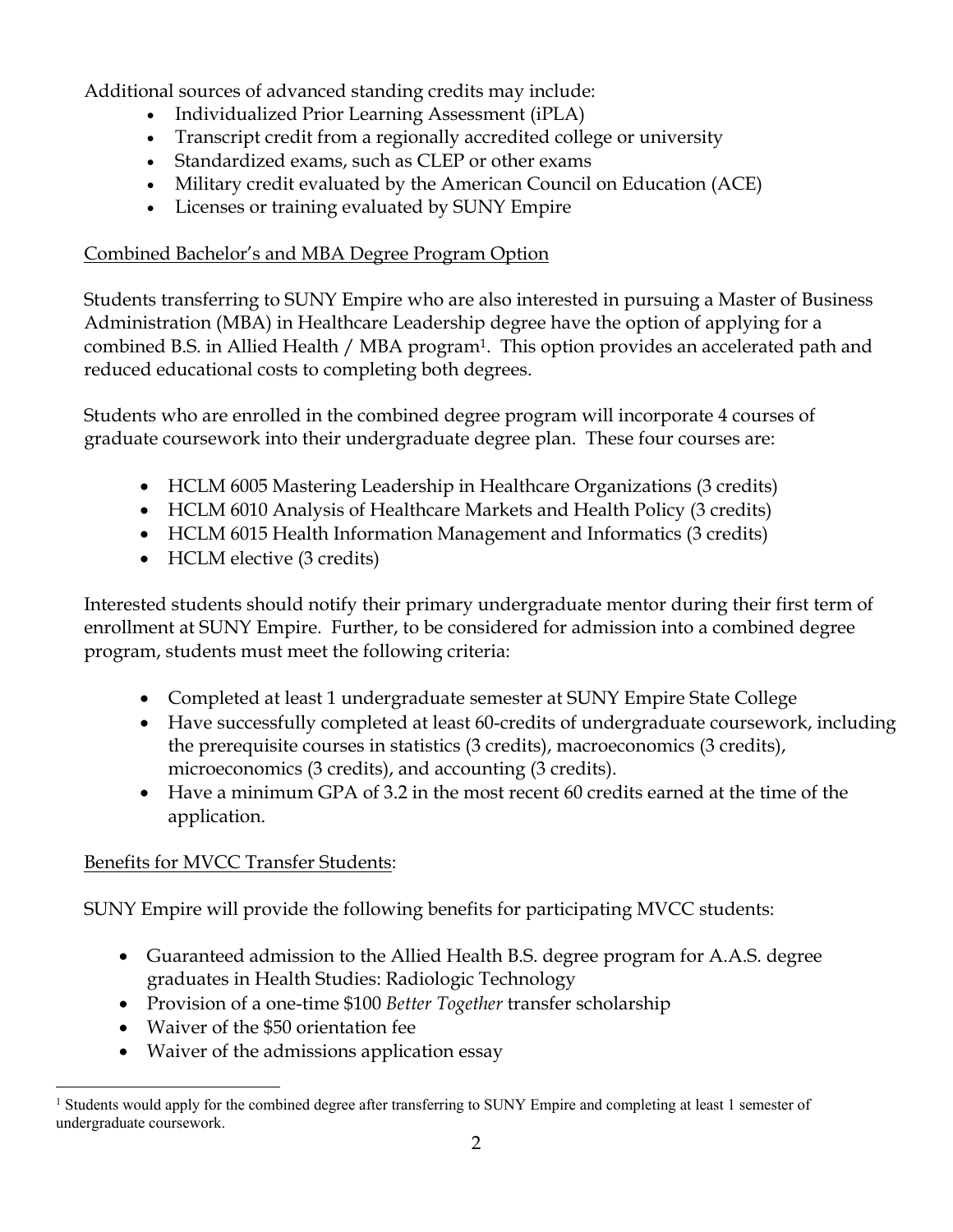To be eligible, MVCC transfer students must have completed an associate degree within the last three years, or be in (or entering) their final semester of completing an associate degree.2 Once SUNY Empire receives the student's official transcript that indicates an earned associate degree, the transfer scholarship will be awarded.

A unique application code for interested students to use during the admissions application process will be created by SUNY Empire and provided to appropriate staff members in the transfer advisement office at MVCC for distribution.

## Benefits for Active Military, Veterans, and Spouses

SUNY Empire has a long-standing commitment of supporting active military, veterans and family members, and enthusiastically pledges to maintain its commitment to provide the following benefits and services to military-aligned students, and as they may be amended from time to time by SUNY Empire:

- Pre-enrollment advising and an Evaluated Education Plan (EEP) with a review of anticipated transfer credits prior to enrollment
- Waive all mandatory fees for military members (active-duty, guard, reserve and veterans) along with their spouses. Waived fees include: orientation fee, college fee, student activity fee, technology fee, health and wellness fee, portfolio (assessment) fee, and program amendment fee.
- Individualized Prior Learning Assessment (iPLA) fees are waived for military members
- Support military-aligned students through Veterans Affairs (VA) and Tuition Assistance (TA) funding processes
- Access to the Office of Veteran and Military Education (OVME) and its dedicated resources to support student success all the way through to degree completion.

## Guidelines of the Agreement:

As part of the agreement, SUNY Empire will provide the following: (1) individual educational planning and mentoring for all transferring Health Studies: Radiologic Technology students, (2) outreach to faculty and transfer office staff at MVCC to provide program information, and (3) offer information sessions for students at MVCC, at SUNY Empire locations, and online.

Mohawk Valley Community College agrees to provide: (1) access for cross-registered Pathways transfer students to campus facilities and resources (i.e. Library, academic support, computer labs), (2) promotion of the program on campus to current students, faculty advisors, and alumni, and (3) to include this transfer agreement in any college publications where such agreements are listed (i.e. college catalog, website, transfer office brochures).

 $\overline{a}$ <sup>2</sup> Note that this applies only to the completion date of the associate degree, and not when all of the courses within the degree were completed. Please refer to "Appendix B", item #4.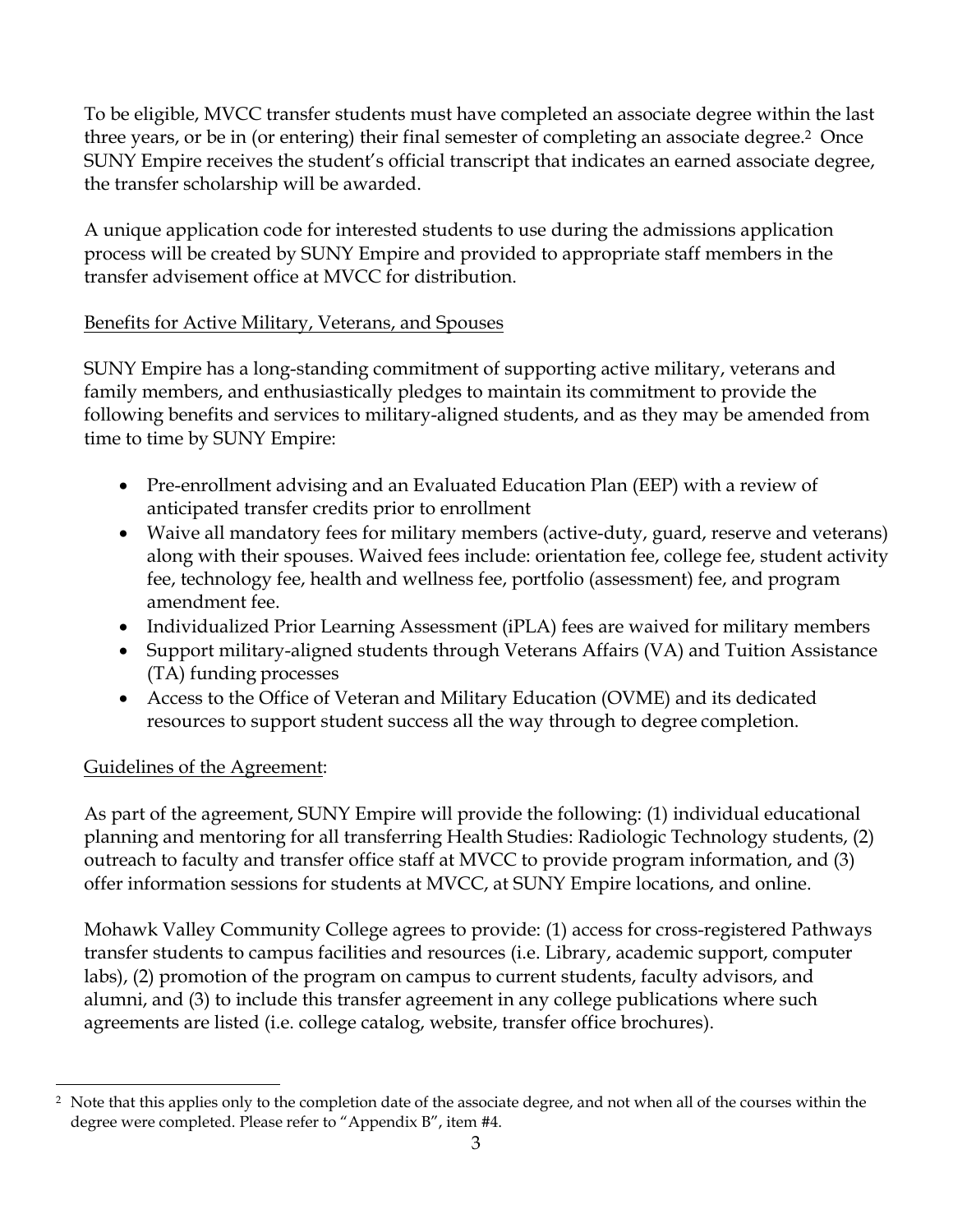Health Studies: Radiologic Technology (A.A.S.) to Allied Health (B.S.) students may enroll at SUNY Empire on a full or part-time basis. With advisement from their faculty mentor at SUNY Empire, students may elect to design a degree program similar to the sample provided in Appendix A.

This agreement becomes effective when all signatures are affixed, as of the date of the last signature, and remains in effect for 5 years or until one or both institutions deem it necessary to terminate the agreement. The agreement may be amended by mutual agreement and will be formalized via revision of this agreement.

#### For Further Information:

Kim Stote, PhD, MPH, RDN Dean, School of Nursing and Allied Health Empire State College 113 West Avenue Saratoga Springs, NY 12866 (518) 587-2100 ext. 2873 Kim.Stote@esc.edu

Melissa Copperwheat, MS, RN Dean, School of Health Sciences Mohawk Valley Community College 1101 Sherman Drive Utica, NY 13501 (315) 731-5375 mcopperwheat@mvcc.edu

[Signature page follows]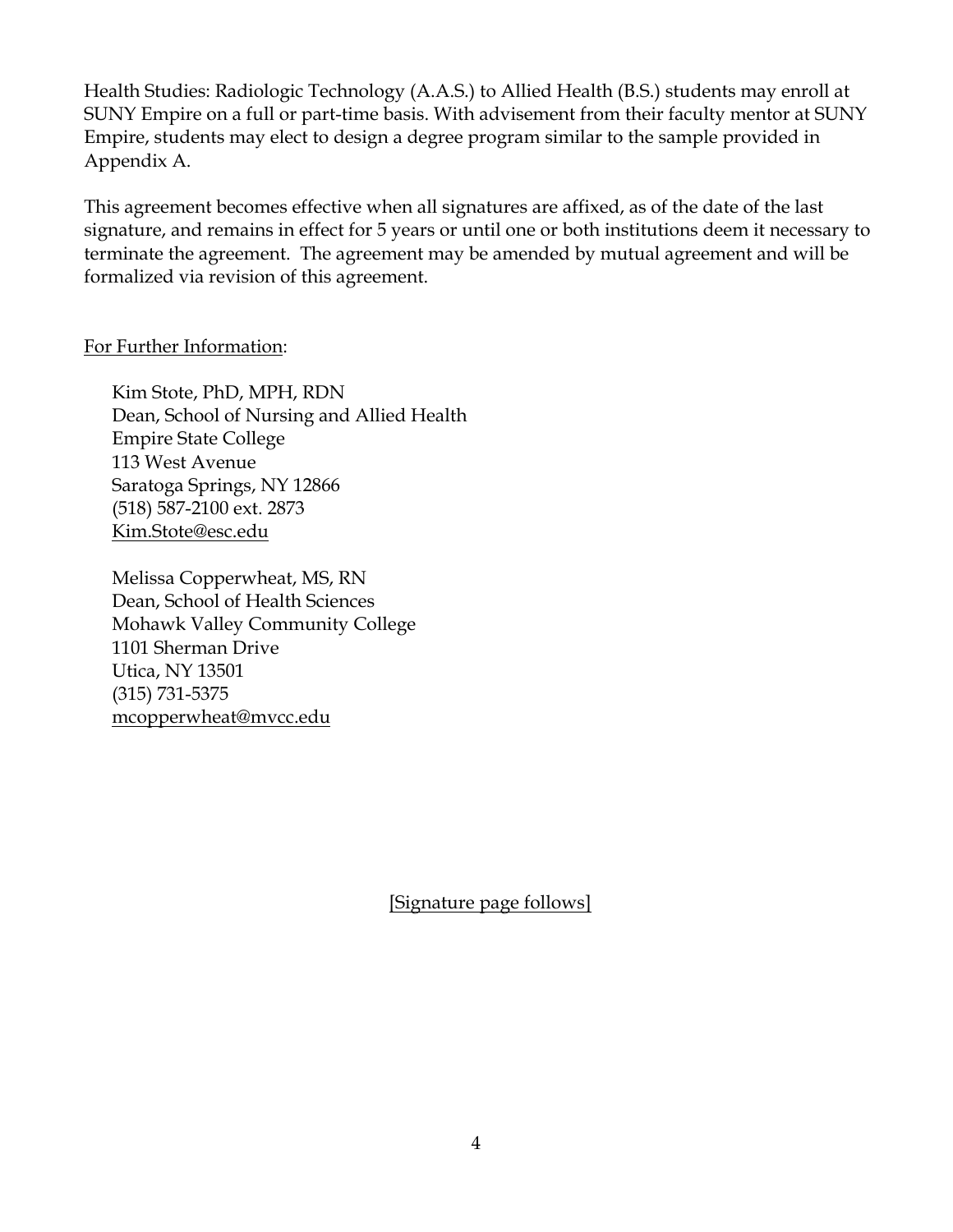Signatures to the Agreement:

#### **EMPIRE STATE COLLEGE**

atha Stag  $\frac{3/10/21}{2}$ 

Dr. Nathan Gonyea **Date** Officer in Charge

 $\frac{3}{13/13/2021}$ 

Dr. Meg Benke Date Provost and Executive Vice President for Academic Affairs

Dr. Kim Stote Date Dean, School of Nursing and Allied Health

#### **MOHAWK VALLEY COMMUNITY COLLEGE**

/ Vanhagemer  $\frac{3}{1222021}$ 

Dr. Randall VanWagoner Date

 $\overline{1}$  $\overline{a}$ 

Dr. Lewis Kahler Date Vice President for Learning and Academic Affairs

elissa Cippiriokat

Melissa Copperwheat Date Dean, School of Health Sciences

3/18/21

3/15/2021

 $\frac{1}{2}$  March 15, 2021

3/12/2021

3/11/2021

3/10/2020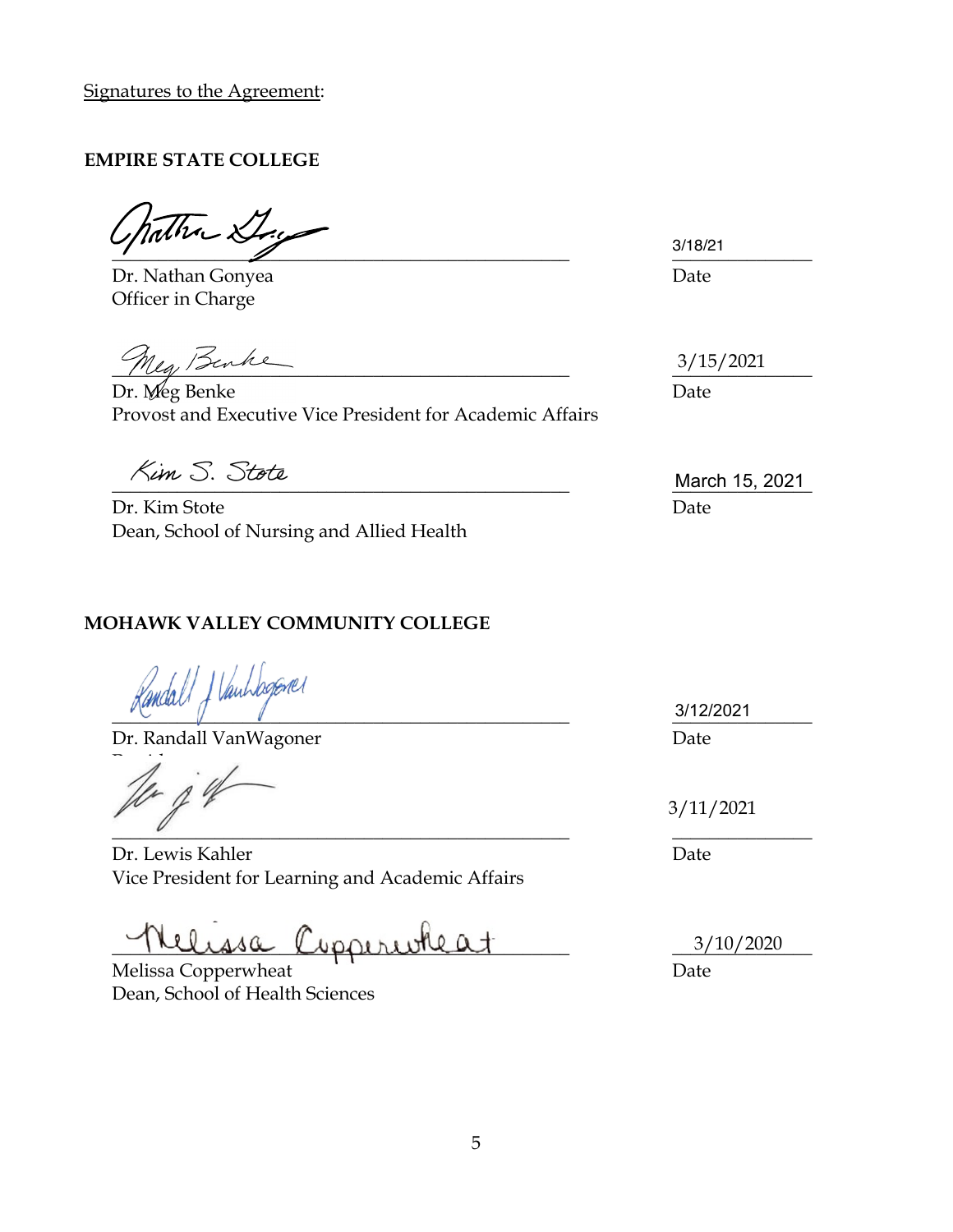#### **Appendix A: Sample Degree Plan**

| Degree:        | Bachelor of Science |
|----------------|---------------------|
| Area of Study: | Allied Health       |

## **Mohawk Valley Community College – Health Studies: Radiologic Technology, A.A.S.**

| RT100 Patient Care I / Ethics                        | 1              | CF100 College Foundations Seminar<br>$\mathbf{1}$        |
|------------------------------------------------------|----------------|----------------------------------------------------------|
| RT101 Fundamentals of Radiology                      | $\overline{2}$ | BI216 Human Anatomy & Physiology I<br>4                  |
| RT102 Radiographic Procedures /<br>Pathology I       | 3              | BI217 Human Anatomy & Physiology II<br>4                 |
| RT 103 Clinical Education Fundamentals               | 3              | <b>MA110 Elementary Statistics</b><br>3                  |
| RT104 Patient Care II / Pharmacology & IV<br>Therapy | 1              | 3<br>PY101 Introduction to General Psychology            |
| RT105 Image Production & Evaluation I                | $\overline{2}$ | EN101 English I: Composition<br>3                        |
| RT106 Radiographic Procedures /<br>Pathology II      | 3              | EN102 English II: Ideas and Values in<br>3<br>Literature |
| RT107 Clinical Education Intermediate I              | 5              |                                                          |
| RT108 Clinical Education Intermediate II             | 8              |                                                          |
| RT109 Radiation Biology I                            | $\overline{2}$ |                                                          |
| RT200 Advanced Procedures / Sectional<br>Anatomy     | 1              |                                                          |
| RT201 Image Production & Evaluation II               | $\overline{2}$ |                                                          |
| RT202 Clinical Education Advanced                    | 6              |                                                          |
| RT203 Radiographic Physics                           | 2              |                                                          |
| RT204 Radiation Biology II                           | $\overline{2}$ |                                                          |
| RT205 Advanced Imaging Procedures /<br>Pathology     | 1              |                                                          |
| RT207 Clinical Education Mastery                     | 7              |                                                          |

| CF100 College Foundations Seminar                   |  |  |
|-----------------------------------------------------|--|--|
| BI216 Human Anatomy & Physiology I                  |  |  |
| BI217 Human Anatomy & Physiology II                 |  |  |
| <b>MA110 Elementary Statistics</b>                  |  |  |
| PY101 Introduction to General Psychology            |  |  |
| EN101 English I: Composition                        |  |  |
| EN102 English II: Ideas and Values in<br>Literature |  |  |

#### **Total MVCC Credits 72**

#### **Empire State College – Allied Health, B.S.** (sample only, all courses are offered online)

| <b>COMM 2005 Communication for Professionals</b><br>or equivalent | 4 | EDPL 4005 Educational Planning:<br><b>Transition to Baccalaureate Health</b><br>Professions | 4              |
|-------------------------------------------------------------------|---|---------------------------------------------------------------------------------------------|----------------|
| HLAD 2010 The United States Health Systems                        | 4 | Liberal Arts and Science elective                                                           | 4              |
| or equivalent                                                     |   |                                                                                             |                |
| HLAD 3020 Cultural Competency in Health                           | 4 | Liberal Arts and Science elective                                                           | $\overline{4}$ |
| Care                                                              |   |                                                                                             |                |
| HLAD 4015 Healthcare Policy                                       | 4 | Elective                                                                                    | 4              |
| HLAD 4020 Leadership in Healthcare                                | 4 | Elective                                                                                    | 4              |
| <b>HLAD 3045 Healthcare Ethics</b>                                | 4 | Elective                                                                                    | 4              |
| HSCI 3200 Health Informatics                                      | 4 |                                                                                             |                |

| EDPL 4005 Educational Planning:<br><b>Transition to Baccalaureate Health</b><br>Professions |  |
|---------------------------------------------------------------------------------------------|--|
| Liberal Arts and Science elective                                                           |  |
| Liberal Arts and Science elective                                                           |  |
| Elective                                                                                    |  |
| Elective                                                                                    |  |
| Elective                                                                                    |  |

## **SUNY Empire Credit 52**

## **Degree Program Total 124**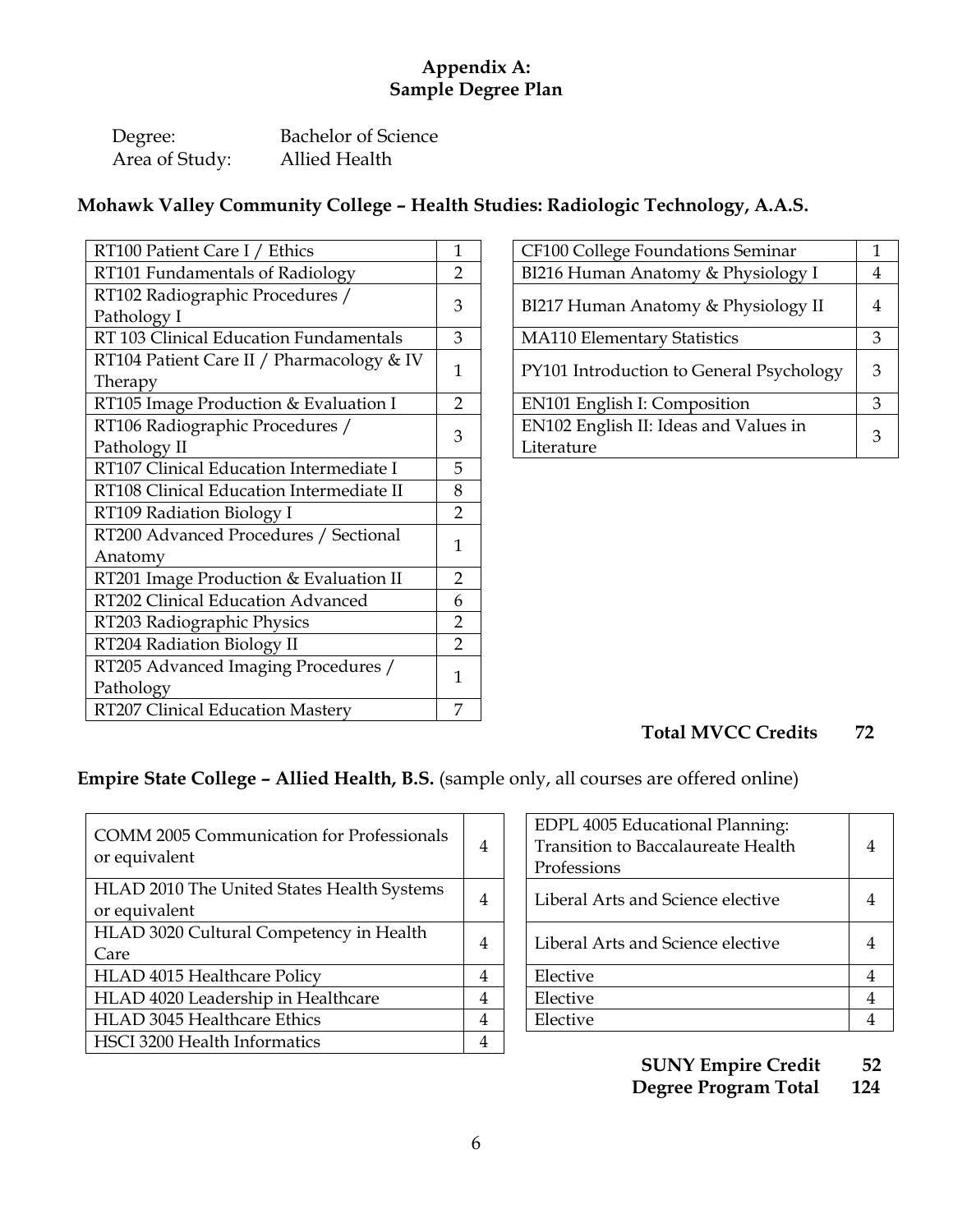#### **Note:**

Students who have completed the following and present the necessary documentation, may incorporate the recommended credits into their bachelor's degree program.

- Advanced Cardiac Life Support (ACLS) 2 credits
- Pediatric Advanced Life Support (PALS) 2 credits

#### **Suggested Courses for B.S. in Allied Health Elective Areas (all courses are offered online):**

**Biosciences** CHEM 3400 Biochemistry (4 credits) BIOL 3206 Cell Biology or BIOL 3208 Molecular Biology (4 credits) BIOL 3204 Genetics (4 credits)

**Community Health** HLAD 3005 Community Health (4 credits) HSCI 4200 Epidemiology (4 credits) PSYC 3090 Health Psychology or ENSC 3304 Environmental Health (4 credits)

#### Education

EDST 4005 Adults as Learners: Theories and Strategies (4 credits) EDST 3015 Curriculum, Instruction and Assessment or PSYC 3015 Educational Psychology: Advanced (4 credits) Practicum – Student Teaching (4 credits)

Management HLAD 3025 Economic Issues in Health Care (4 credits) HLAD 3050 Health Care Management (4 credits) MGMT 3060 Organizational Behavior (4 credits)

Marketing – typically will need Introduction to Marketing or Principles of Marketing as a prerequisite; could take course at MVCC MRKT 3010 Consumer Behavior (4 credits) MRKT 3030 Marketing Communications: Advertising and Promotion (4 credits) MRKT 3045 Marketing Management (4 credits)